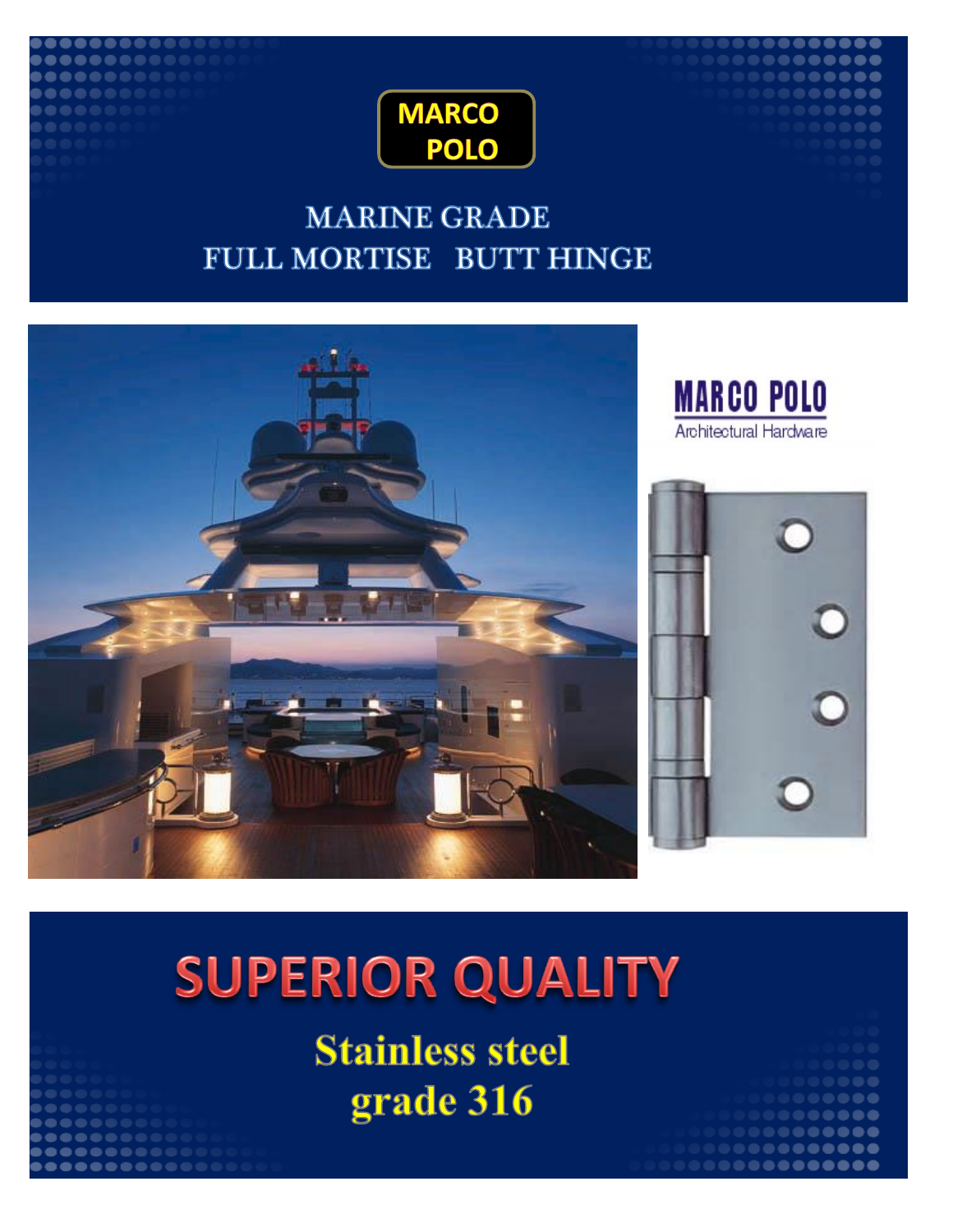

GRADE 316 STAINLESS STEEL IS A SUPERIOR CORROSION AND OXIDATION RESISTANCE MATERIAL OF ARCHITECTUAL APPLICATION IN HIGHLY CORROSIVE ENVIRONMENTS.

### MARCO POLO ARCHITECTUAL HARDWARE LAUNCHES GRADE 316 HINGE SINCE 2014, MAJORITY FOR THE BUILDINGS LOCATED IN WHERE NEAR SEA COAST, SWIMMING POOL OR WITH SEASONAL EXTREMELY WEATHER.

FIRE TESTED : PSB / WARRINGTON 120 MINUTES.

**PERFORMANCE** TESTED :

**Creep**  $\overline{A}$ 

COMPLIED WITH BS EN1935

#### MATERIAL STRENGTH

Stainless steel grade 316 is an improved of 304, with the additional of molybdenum and a higher nickel content. The molybdenum gives 316 much increased corrosion resistance in many aggressive, particularly higher resistance to pitting and crevice corrosion in chloride environments such as sea water or acetic acid vapours. It offers higher strength and better creep resistance at high temperatures. The austenitic structure also gives excellent toughness even if down to cryogenic temperatures.

#### **Chemical Composition** (ASTM A 240)

| -         | ◡    | Mn   |              | ∼     | SI   | $\sim$<br>~ | Ni      | Mo                       |
|-----------|------|------|--------------|-------|------|-------------|---------|--------------------------|
| Grade 316 | 0.08 | 2.00 | 0.045        | 0.030 | 00.1 | 16.00       | 10-14   | 2.00                     |
| Grade 304 | 0.08 | 2.00 | ሰ ሰሩ<br>u.uj | 0.03  | 0.00 | 18.00       | $8-9.2$ | $\overline{\phantom{a}}$ |

| <b>Room Temperature</b>            |           |          | Grade 316 | Grade 304 |     |      |
|------------------------------------|-----------|----------|-----------|-----------|-----|------|
|                                    |           | Typical  | Min.      | Typical   | Min |      |
| Tensile Strength, Mpa              |           | 580      | 515       | 600       | 515 |      |
| Proof Stress (0.2% offset) Mpa     |           | 310      | 205       | 310       | 205 |      |
| Elongation (Percent in $L=5.65S$ ) |           | 55       | 40        | 60        | 40  |      |
| Hardness (Brinell)                 |           | 165      |           | 170       |     |      |
| Erichsen Cupt Test Value mm        |           | $8 - 10$ |           |           |     |      |
| Endurace (fatigue) limit, Mpa      |           | 260      |           | 240       |     |      |
| <b>Elevate Temperature</b>         |           |          |           |           |     |      |
| Temperature, C                     |           | 600      | 700       | 800       | 900 | 1000 |
| Strength, Mpa                      | Grade 316 | 460      | 320       | 190       | 120 | 70   |
|                                    | Grade 304 | 380      | 270       | 170       | 90  | 50   |
|                                    |           |          |           |           |     |      |

| Ureed Data     |           |     |     |     |     |     |
|----------------|-----------|-----|-----|-----|-----|-----|
| Temperature, C |           | 550 | 600 | 650 | 700 | 800 |
| Strength, Mpa  | Grade 316 | 150 | 120 | 90  | 60  | 20  |
|                | Grade 304 | 120 | 80  | 50  | 30  | 10  |

| <b>Maximum Service Temperature</b> | Grade 316       | Grade 304 |
|------------------------------------|-----------------|-----------|
| Continuous Service                 | $925$ °C        | $925$ °C  |
| Intermittent Service               | $870^{\circ}$ C | 850°C     |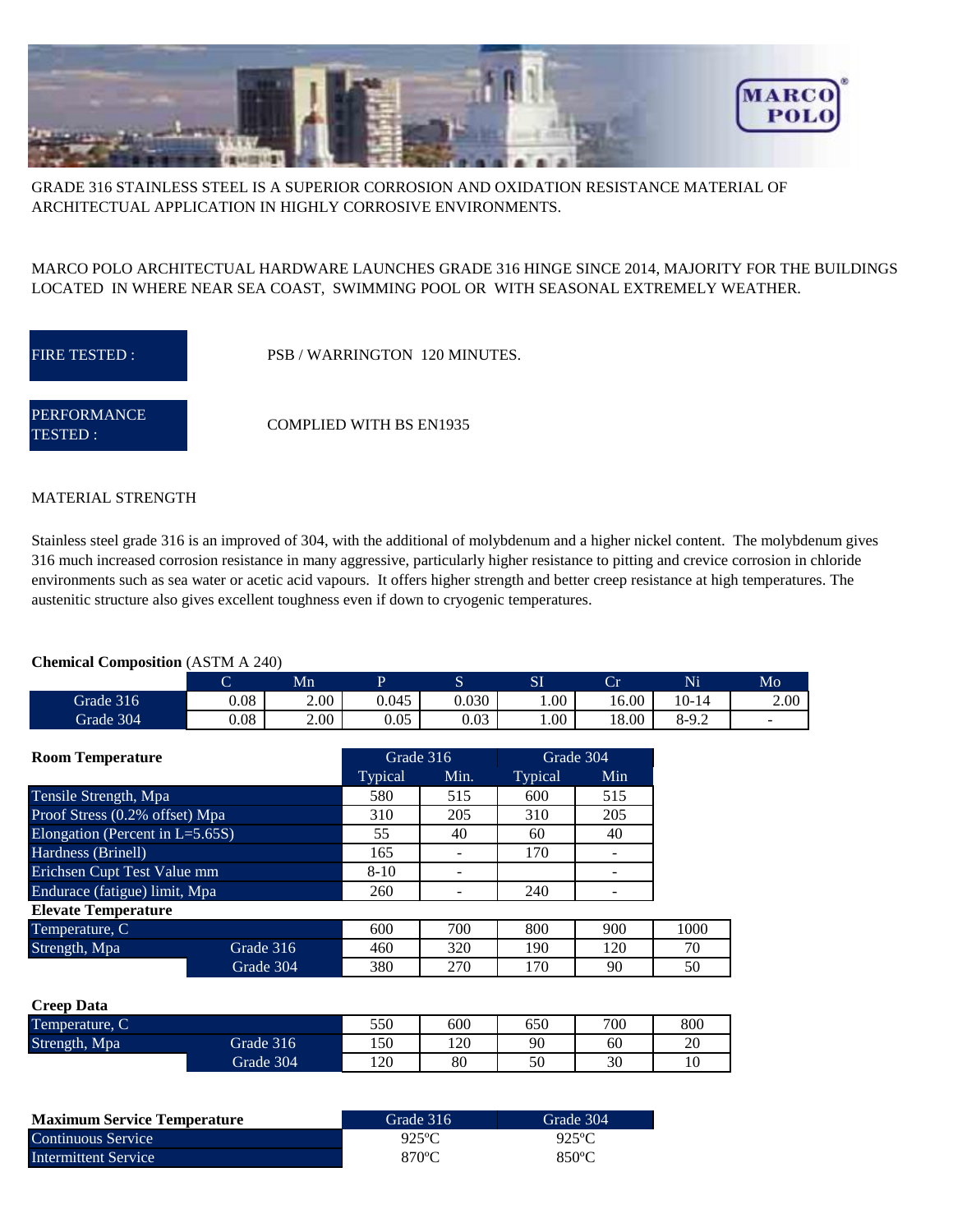

#### **Corrosion Resistance - Pure acid wated mixture**

|                            | Temperature ${}^{\circ}C$ - : 20 / 80 |     | Grade 316 |     |     |     |
|----------------------------|---------------------------------------|-----|-----------|-----|-----|-----|
| Concentration (-% by mass) | 10                                    | 20  | 40        | 60  | 80  | 100 |
| Sulphuric Acid             | 0/2                                   |     | 2/2       | 2/2 | 1/2 | 0/2 |
| Nitric Acid                | 0/0                                   | 0/0 | 0/0       | 0/0 | 0/1 |     |
| Phosphoric Acid            | 0/0                                   | 0/0 | 0/0       | 0/0 | 1/1 | 2/2 |
| Formic Acid                | 0/0                                   | 0/0 | 0/1       | 1/1 | 1/1 | 0/0 |

|                                           | Temperature ${}^0C - 20 / 80$ |     | Grade 304 |     |     |     |
|-------------------------------------------|-------------------------------|-----|-----------|-----|-----|-----|
| Concentration $\overline{(-\%)}$ by mass) | 10                            | 20  | 40        | 60  | 80  | 100 |
| Sulphuric Acid                            | 2/2                           | 2/2 | 2/2       | 2/2 | 1/2 | 0/2 |
| Nitric Acid                               | 0/0                           | 0/0 | 0/0       | 0/0 | 2/1 | 0/2 |
| Phosphoric Acid                           | 0/0                           | 0/0 | 0/0       | 0/0 | 0/1 | 2/2 |
| Formic Acid                               | 0/0                           | 0/1 | 0/2       | 0/2 | 0/1 | 0/0 |
|                                           |                               |     |           |     |     |     |

| Kev: | $0 =$ resistant        | Corrosion rate less than $100 \mu m/year$ |
|------|------------------------|-------------------------------------------|
|      | $1 =$ partly resistant | Corrosion rate $100 - 1,000$ um/year      |
|      | $2 =$ non resistant    | Corrosion rate over 1.000um/year          |

| Hot working                   | Grade 316                    | Grade 304                    |
|-------------------------------|------------------------------|------------------------------|
| Stress relieving              | ~200 to 400 °C               | $450 - 600$ °C               |
| Initial forging & pressing    | $1150 - 1200$ <sup>o</sup> C | $1150 - 1200$ <sup>o</sup> C |
| Finishing temperature         | over 900°C                   | over 900°C                   |
| Upsetting operation, forgings | $930 - 980^{\circ}C$         | $930 - 980^{\circ}$ C        |